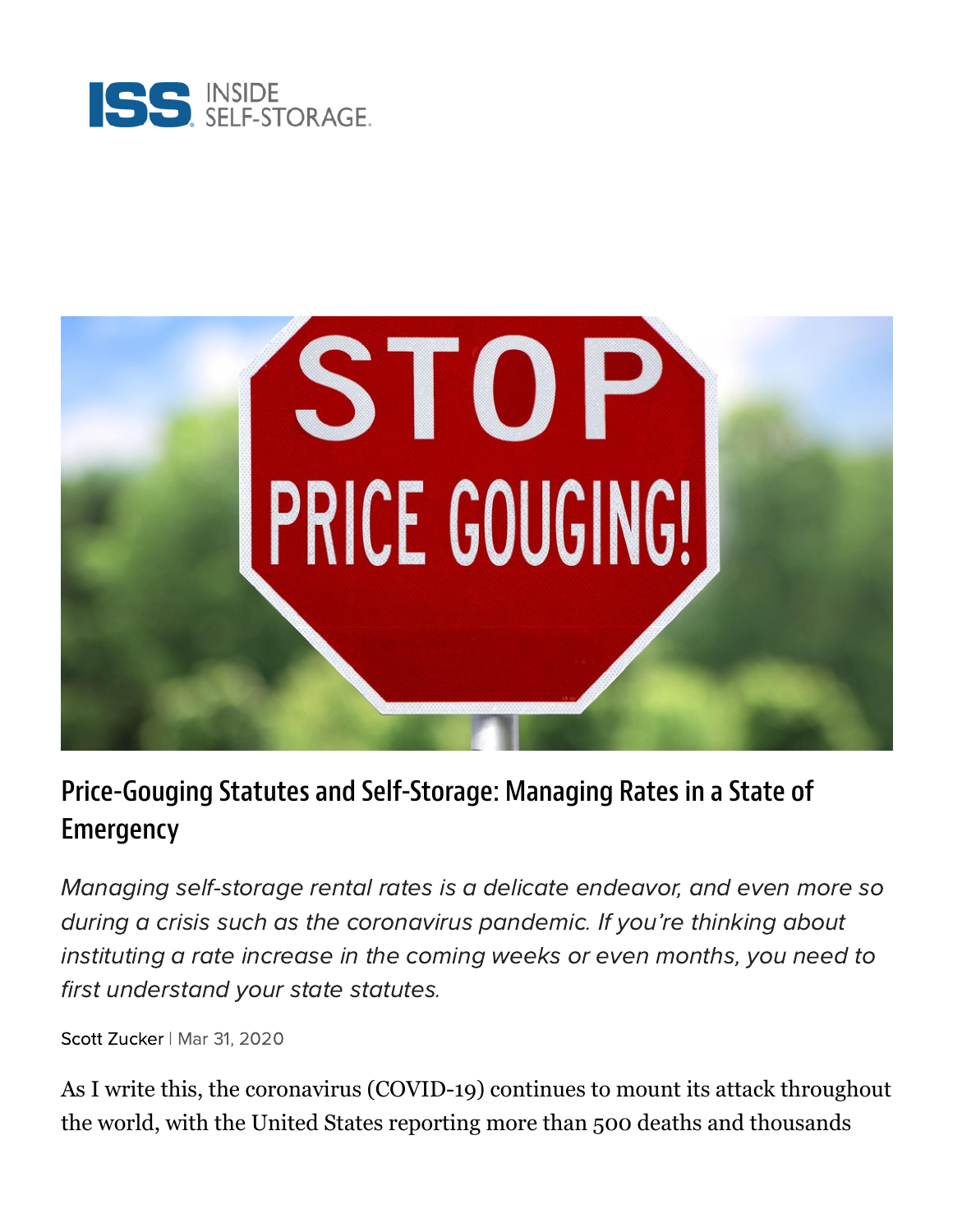infected. Most states have declared a "state of emergency" as residents suffer hardships to avoid contamination and slow further outbreaks.

Whereas most people understand that, after natural disasters like hurricanes and tornadoes, it's illegal to ramp up the cost of construction and building materials, what isn't typically discussed is the impact of these emergency declarations on other businesses like grocery stores, hotels, freight companies and even self-storage facilities. While it's typical for storage operators to raise rents annually or even more frequently, it would be challenging to do so in the middle of a declared emergency, even one that involves a virus rather than a storm.

Most states have laws that would likely prevent a self-storage operator from instituting any rent increase—even one unrelated to the events of the day—after a declared state of emergency and upward of 30 days or more thereafter (depending on the state) without risking civil and criminal penalties. For example, under California Penal Code Section 396, upon proclamation of a state of emergency "and for a period of 30 days following that proclamation," it's unlawful for a person, contractor, business or other entity to sell or offer to sell any "storage services" for a "price more than 10 percent greater than the price charged by that person for those goods or services immediately prior" to the declaration.

What makes the California law particularly challenging is that over the last few years, having weathered numerous fires and severe storms, the state has been in a nearly constant state of emergency. It was during one of these declared emergency periods that one large self-storage operator was [accused of price gouging](https://www.insideselfstorage.com/legal/extended-california-price-gouging-protections-could-affect-self-storage-other-services) for raising rent after a series of state-wide wildfires. The claim was resolved with the company paying \$140,000 in penalties and fines. It also issued refunds to its customers and additional courtesy credits. But this action demonstrated the seriousness of the government's potential enforcement efforts relating to these claims and the precedent that these laws will also include self-storage businesses.

## Be Aware